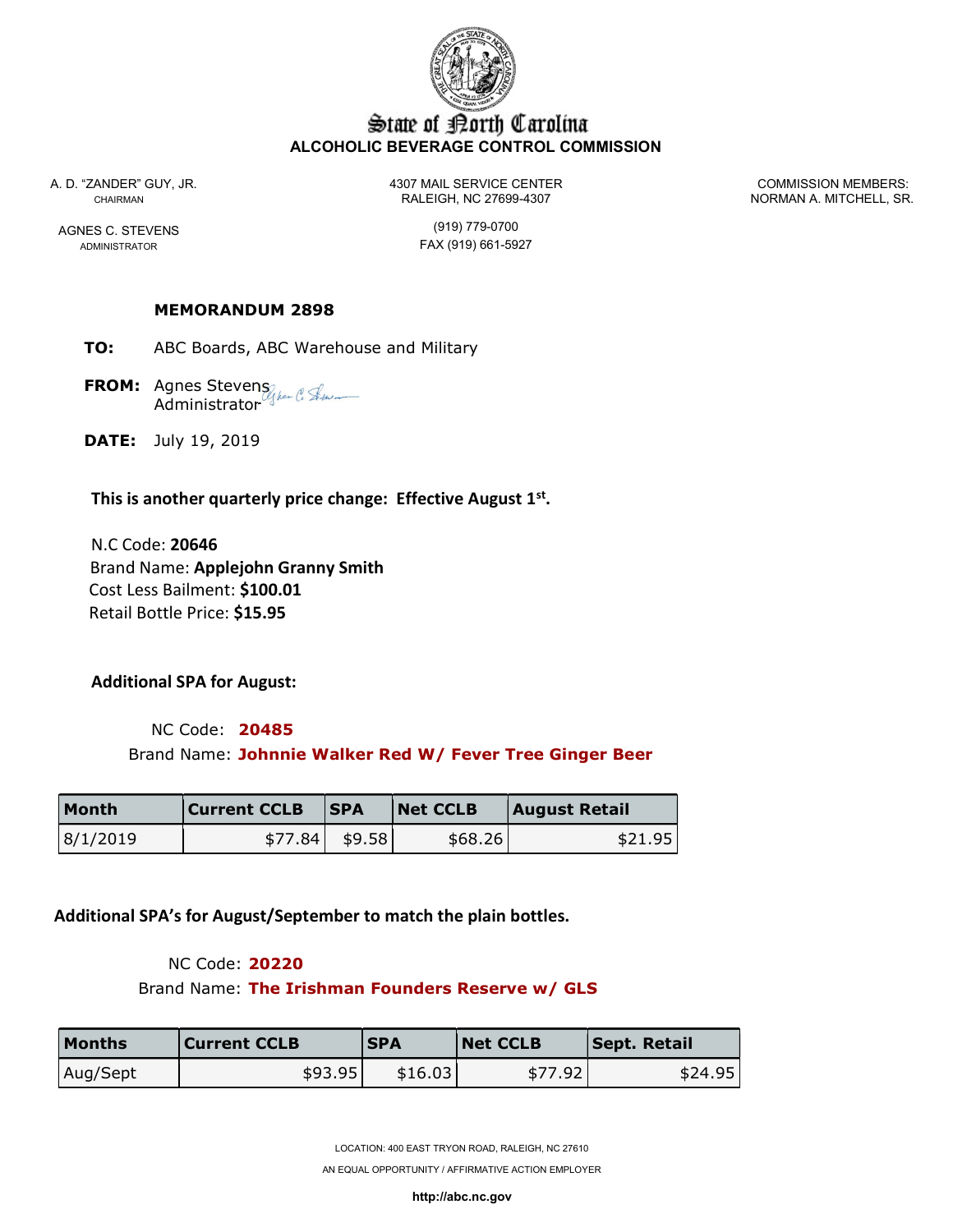# NC Code: 20209

#### Brand Name: Jack Daniel's Single Barrel w/ Snifter

| <b>Month</b> | <b>Current CCLB</b> | <b>SPA</b> | <b>Net CCLB</b> | <b>Sept. Retail</b> |
|--------------|---------------------|------------|-----------------|---------------------|
| Aug/Sept     | \$180.94            | \$22.54    | \$158.40        | \$49.95             |

#### Jim Beam Flavor Proof Change From 70 Proof to 65 Proof:

| <b>Product Code</b> | <b>Product Name</b>           | <b>Size</b> |
|---------------------|-------------------------------|-------------|
| 31276               | <b>JB HONEY</b>               | .375L       |
| 31275               | <b>JB HONEY</b>               | .750L       |
| 31274               | <b>JB HONEY</b>               | 1.75L       |
| 31270               | <b>JB APPLE</b>               | .375L       |
| 31269               | <b>JB APPLE</b>               | .750L       |
| 31268               | <b>JB APPLE</b>               | 1.75L       |
| 31267               | <b>JB VANILLA</b>             | .750L       |
| 31266               | <b>JB VANILLA</b>             | .750L       |
| 31265               | <b>JB VANILLA</b>             | 1.75L       |
| 24089               | <b>JB RED STAG BLK CHRY</b>   | .375L       |
| 24088               | <b>JB RD STAG BLK CHRY</b>    | .750L       |
| 24087               | <b>JB RED STAG BLK CHERRY</b> | 1.75L       |
| 23070               | <b>JB KY FIRE</b>             | .750L       |
| 21515               | <b>JB RED STAG BLK CHRY</b>   | 50ML        |
| 21388               | <b>JB VANILLA</b>             | 50ML        |
| 21379               | <b>JB APPLE</b>               | 50ML        |
| 21320               | <b>JB HONEY</b>               | 50ML        |
| 21236               | <b>JB KY FIRE</b>             | 50ML        |

This is a reminder that Kinky Vodka (43731) will be changing their case size with the next delivery.

 $B/C$  6 Case Cost \$36.06 Retail \$11.95

### Supplier Change: Effective May 1<sup>st</sup>

 New Supplier: Park St Imp / Miguel Torres (#784) 1000 Brickell Ave, Suite 915, Miami FL 33131

N.C. Code: 50534

Brand Name: Torres 10 Imperial Brandy - Broker will remain SGWS-Aces (Barry Sessoms)

### Supplier Change: Effective Immediately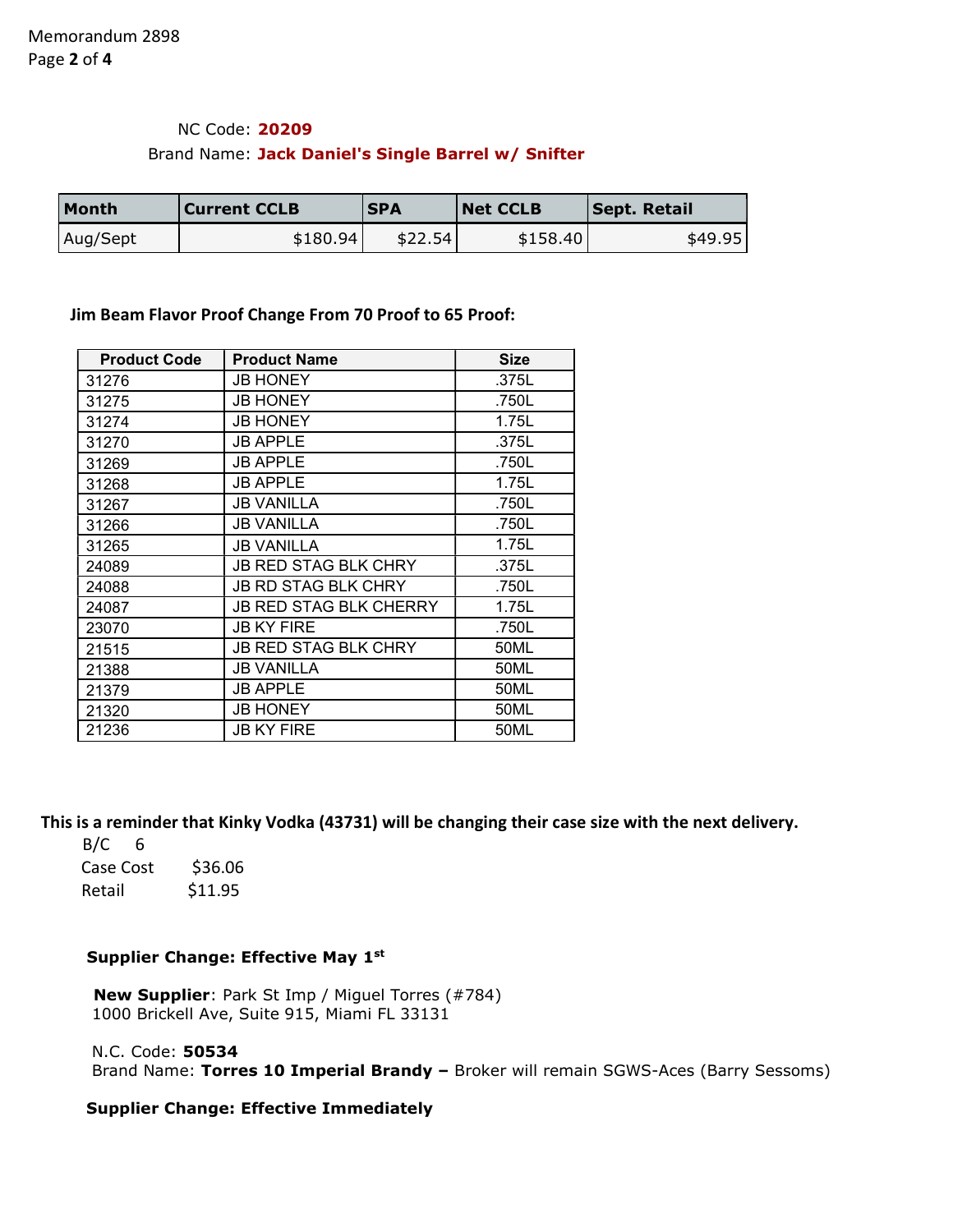### New suppler: Old Dominick Distillery (#783)

| <b>NC Code</b> | Supplier                       | <b>Brand Name</b>           | <b>RBP</b> | <b>Size</b> | <b>Proof</b> | <b>Filing Type</b> |
|----------------|--------------------------------|-----------------------------|------------|-------------|--------------|--------------------|
| 22900          | <b>Old Dominick Distillery</b> | Old Dominick Huling Station | \$39.00    | .75L        | 100          | Special Order      |
| 22901          | Old Dominick Distillery        | Old Dominick Memphis Toddy  | \$35.85    | .75L        | 60           | Special Order      |
| 43848          | Old Dominick Distillery        | Old Dominick Memphis Vodka  | \$23.60    | .75L        | 80           | Special Order      |
| 43849          | Old Dominick Distillery        | Old Dominick HoneyBell      | \$23.60    | .75L        | 80           | Special Order      |

### Changed from Discontinued back to Listed:

Blue Nectar Reposado Tequila 750ml (65708) Cazadores Blanco 1.75L (64707) Cazadores Reposado 375ml (65372)

## Changed from Listed to Discontinued:

Grey Goose Le Melon 750ml (70085) Bosford Rose Gin 750ml (40307)

Discontinued by the Supplier: Patron Silver w/o Box 750ml (65014)

## UPC Correction: The UPC has been corrected below

Code Product UPC 00-005 Hookers House Bourbon 608819466514

#### Broker Change: Effective Immediately Changing to SGWS – ACES (Barry Sessoms)

62243 – Soho Lychee 62284 - Becherovka Karlsbader Liqueur

### Supplier Change: Effective Immediately:

New supplier: Constellation Brands (#22) 22926 – Belle Meade Bourbon Whiskey